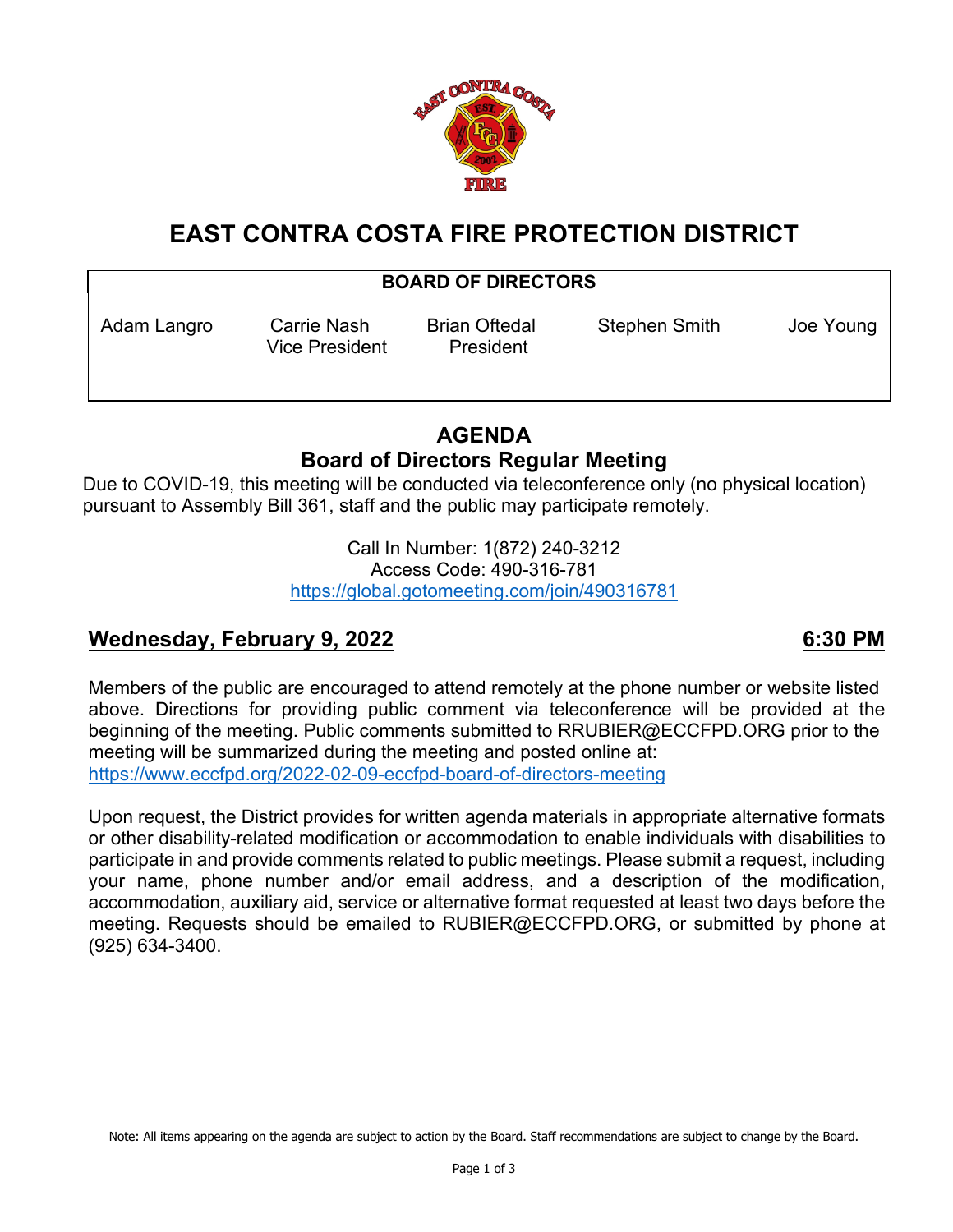## 1. Call to Order

- 2. Pledge of Allegiance
- 3. Roll Call
- 4. Public Comment

Members of the public may address subject matters pertaining to District business listed on the Consent Calendar, Closed Session, Future Agenda Items, or items not listed on the agenda. Public comments by each individual speaker shall be limited to three minutes. While the District encourages your comments, State law prevents the Board from discussing items that are not set forth on this meeting agenda. The Board and staff take your comments very seriously and, if appropriate, will follow up on them.

### 5. Consent Calendar

Members of the Board may request that an item under the Consent Calendar be considered separately.

- 5.a. Approve January 12, 2022 Regular Board Meeting Minutes [January 12 2022 Board of Directors Regular Meeting Agenda Minutes.pdf](https://legistarweb-production.s3.amazonaws.com/uploads/attachment/pdf/1237093/January_12_2022_Board_of_Directors_Regular_Meeting_Agenda_Minutes.pdf) [Letter from AFSCME Local 2700 members.pdf](https://legistarweb-production.s3.amazonaws.com/uploads/attachment/pdf/1237077/Letter_from_AFSCME_Local_2700_members.pdf) [N Donovan Public Comment Board Meeting 01 12 22.pdf](https://legistarweb-production.s3.amazonaws.com/uploads/attachment/pdf/1237078/N_Donovan_Public_Comment_Board_Meeting_01_12_22.pdf) [P Hubbard Public Comment Board Meeting 01 12 22.pdf](https://legistarweb-production.s3.amazonaws.com/uploads/attachment/pdf/1237079/P_Hubbard_Public_Comment_Board_Meeting_01_12_22.pdf) [B Rodriguez Public Comment Board Meeting 01](https://legistarweb-production.s3.amazonaws.com/uploads/attachment/pdf/1237075/B_Rodriguez_Public_Comment_Board_Meeting_01_12_2022.pdf) 12 2022.pdf [E Calilan Public Comment Board Meeting 01 12 22.pdf](https://legistarweb-production.s3.amazonaws.com/uploads/attachment/pdf/1237076/E_Calilan_Public_Comment_Board_Meeting_01_12_22.pdf)
- 5.b. Adopt Resolution Making Findings that the Proclaimed State of Emergency for COVID-19 Continues to Impact the Board's and Committees' Ability to Meet Safely in Person [02 09 22 Staff Report and Resolution re AB 361.pdf](https://legistarweb-production.s3.amazonaws.com/uploads/attachment/pdf/1237104/02_09_22_Staff_Report_and_Resolution_re_AB_361.pdf)
- 6. Report Out of January 31, 2022 Finance Committee Meeting Verbal Report
- 7. Report of the Fire Chief / Informational Staff Reports
	- 7.a. Legislative Update [Legislative Report -](https://legistarweb-production.s3.amazonaws.com/uploads/attachment/pdf/1236312/Legislative_Report_-_January_2022.pdf) January 2022.pdf
	- 7.b. Grants Update Grants Report - [January 2022.pdf](https://legistarweb-production.s3.amazonaws.com/uploads/attachment/pdf/1236315/Grants_Report_-_January_2022.pdf)
	- 7.c. Operations Update [Operations Report -](https://legistarweb-production.s3.amazonaws.com/uploads/attachment/pdf/1236318/Operations_Report_-_January_2022.pdf) January 2022.pdf [2021 End of the Year Operations Report.pdf](https://legistarweb-production.s3.amazonaws.com/uploads/attachment/pdf/1236316/2021_End_of_the_Year_Operations_Report.pdf)
	- 7.d. Prevention Update [Prevention Report -](https://legistarweb-production.s3.amazonaws.com/uploads/attachment/pdf/1236321/Prevention_Report_-_January_2022.pdf) January 2022.pdf
	- 7.e. Annexation Update Verbal Report

Note: All items appearing on the agenda are subject to action by the Board. Staff recommendations are subject to change by the Board.